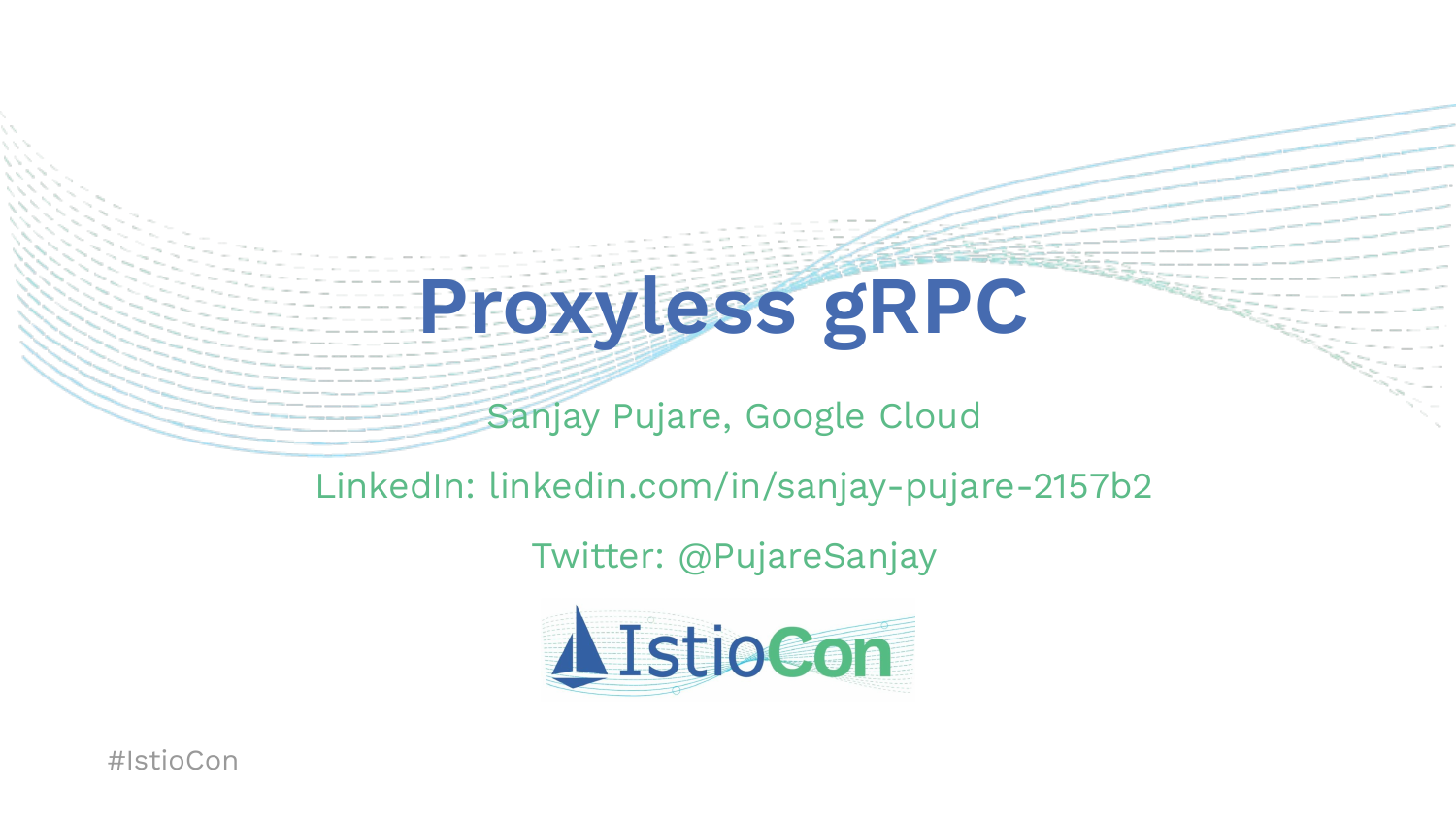#### **Agenda**

- What is gRPC?
- Proxyless gRPC in the Service Mesh
- Proxyless gRPC, xDS and Istio
- Traffic Management and Security with Proxyless gRPC
- How to use Proxyless gRPC
- What's coming: All language support, Agentless and Observability & More Resources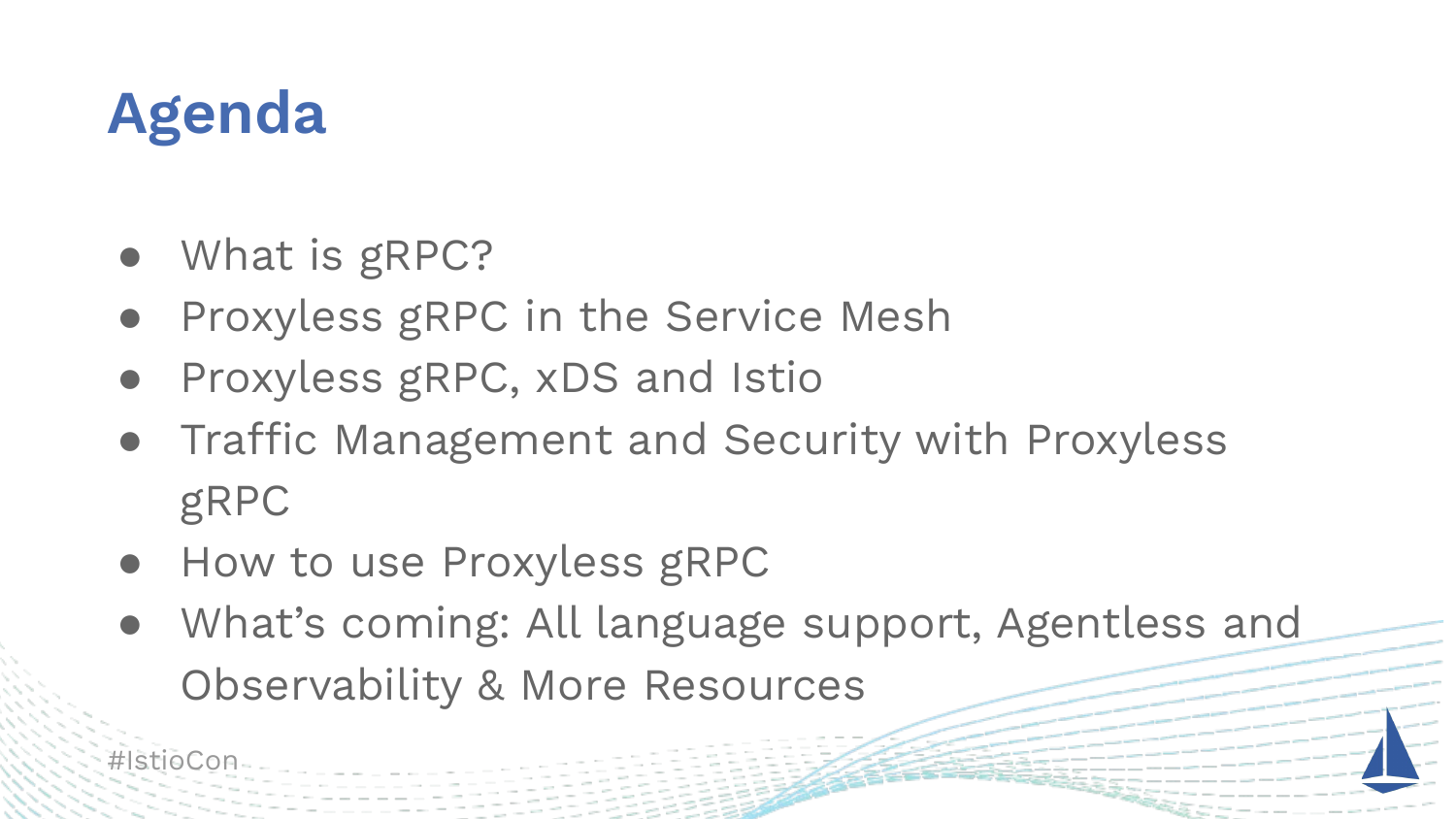### **What is gRPC?**

- A language independent glue for microservices
- Initially created by Google, as the next version of "Stubby"
	- "Stubby" was used to connect Google's large number of microservices
- De facto app level (L7) networking layer for connecting services
- Uses http2 as the underlying transport protocol,
	- Path identifies service/method
- Protobuf as the payload: request payload (method parameters) and response payload (method return value)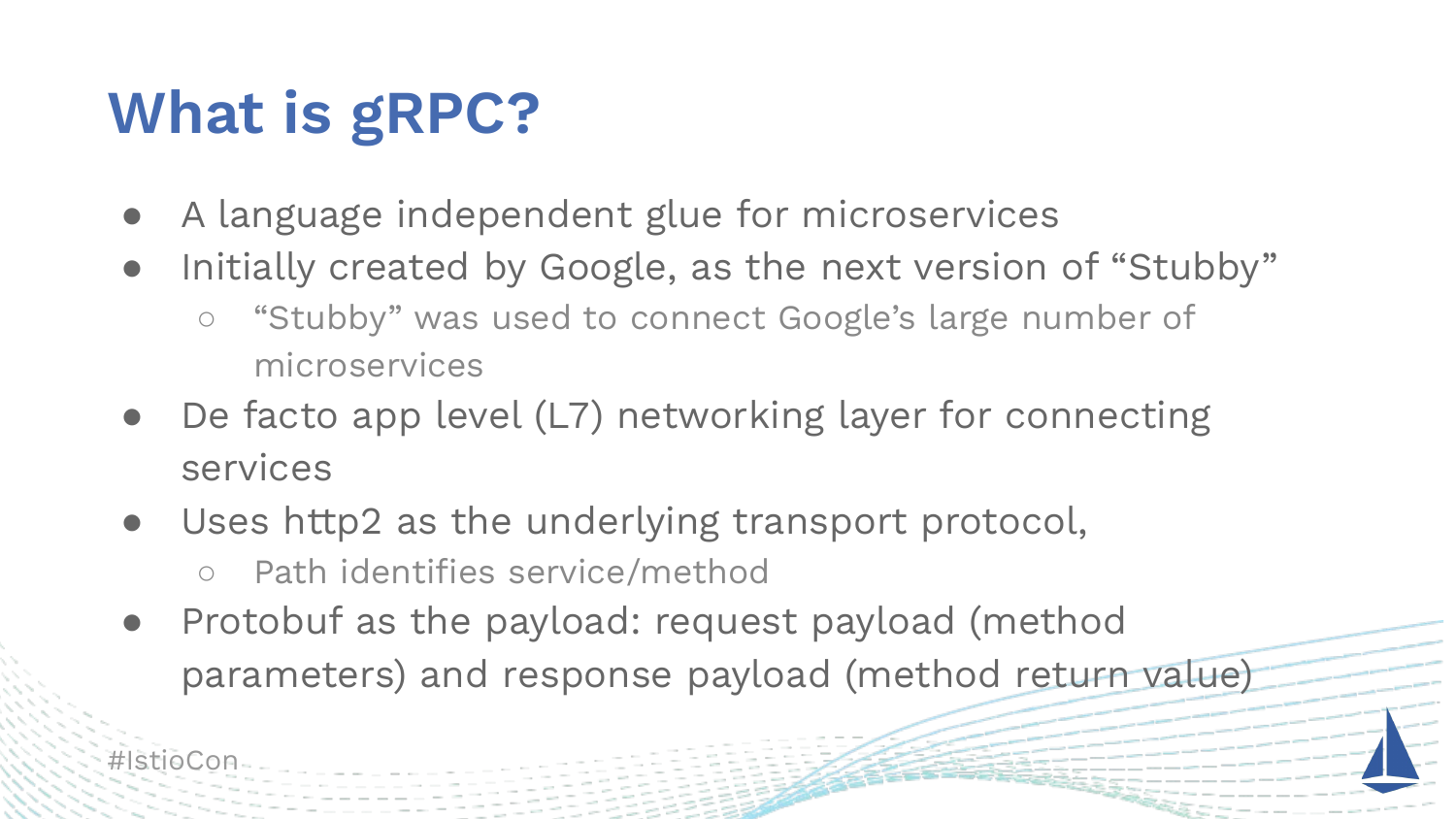#### **gRPC in the Service Mesh**



- Proxy used for service mesh policies
- $gRPC$  sends requests to the virtual IP of the service
- Proxy intercepts requests, applies service mesh policies and sends out
- Server proxy receives request, applies policies and forwards to local service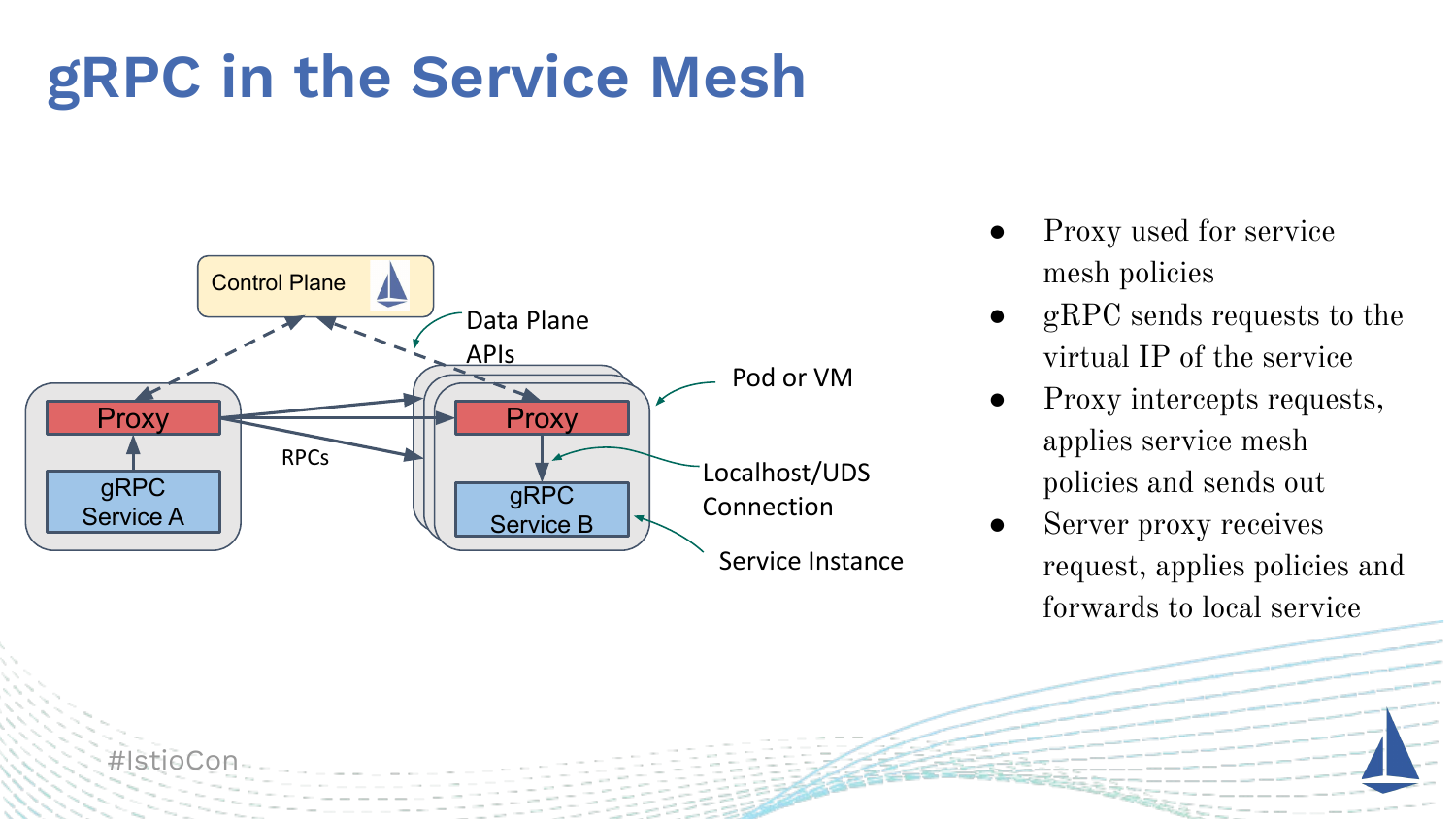#### **Proxyless gRPC in the Mesh**

Put proxy functionality in gRPC and eliminate proxy!



- gRPC client applies service mesh policies to outbound traffic
- gRPC server applies service mesh policies to incoming traffic
- Services talk to each other directly - no proxies!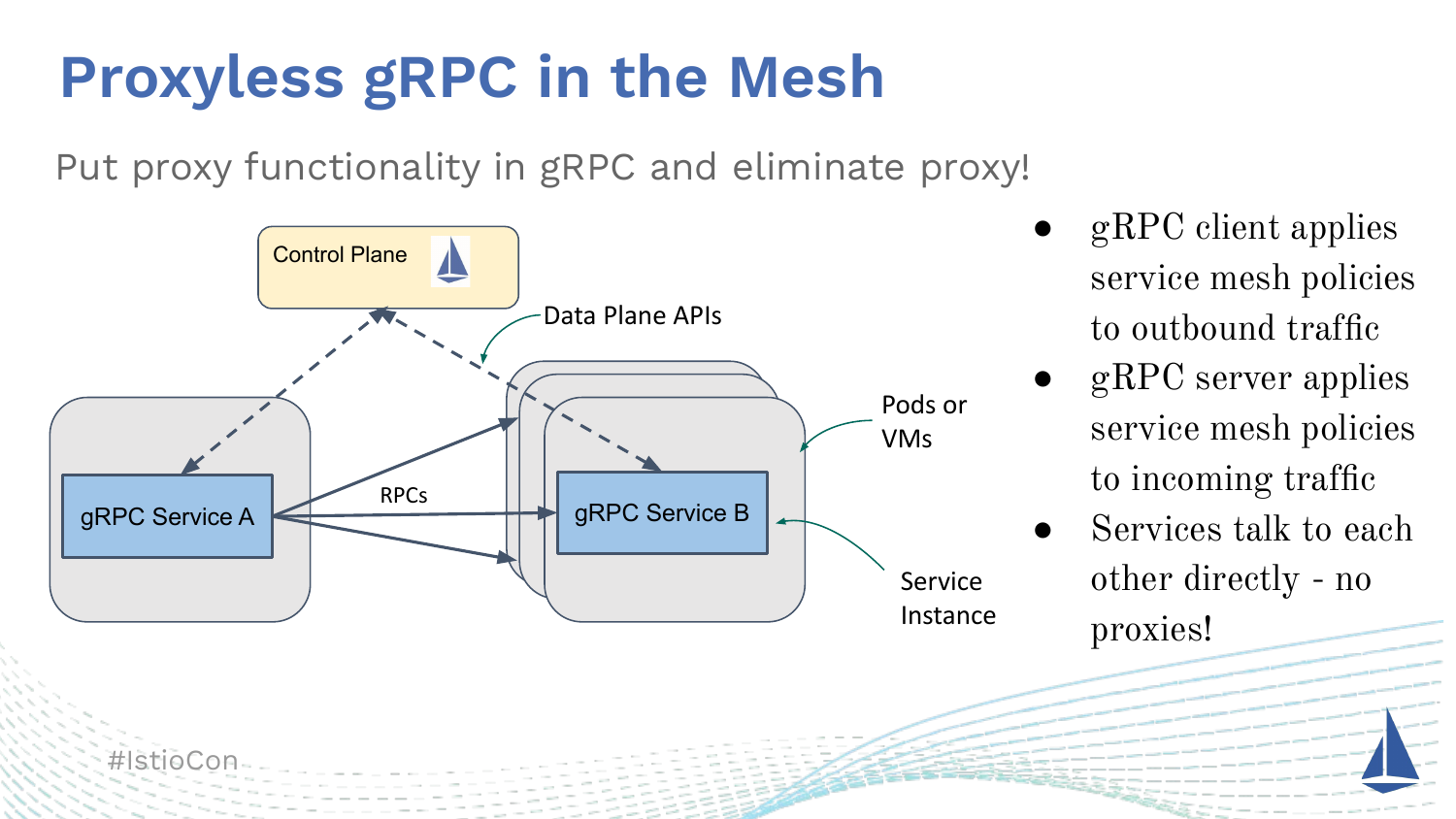#### **Service Mesh With xDS**

- xDS Data Plane APIs Developed for popular Envoy proxy
- Open, Extensible & Strong Community Support
- Right choice for gRPC's Service Mesh implementation!

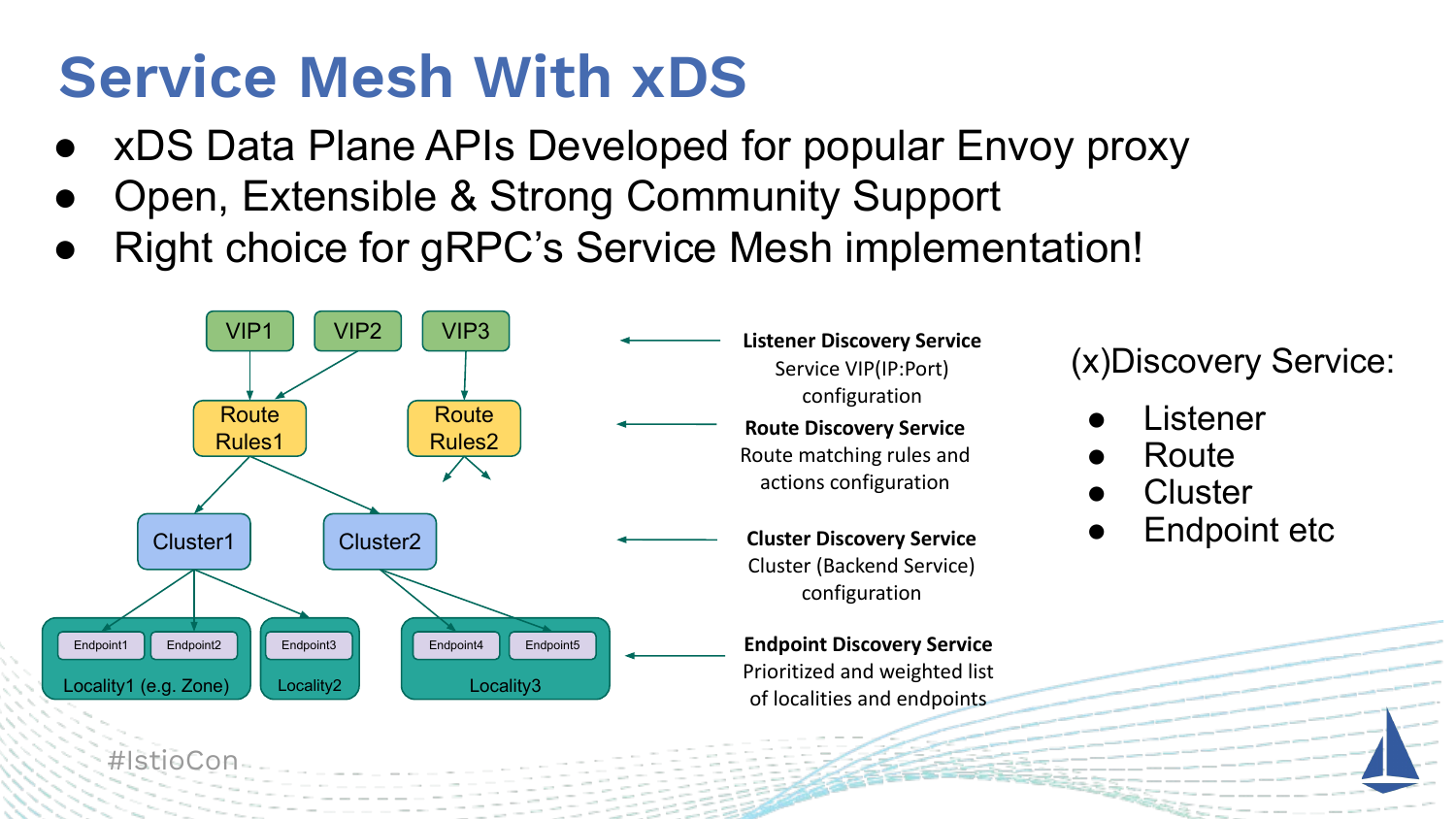#### **Using Proxyless gRPC with Istio**

Use "Xds"-Channel and Server credentials.

Java example from **A29-xds-tls-security.md#java** 

XdsChannelCredentials on the client (channel):

ChannelCredentials credentials

= XdsChannelCredentials.create(InsecureChannelCredentials.create());

ManagedChannel channel = Grpc.newChannelBuilder(target, credentials).build();

XdsServerCredentials **DaSSed to** XdsServerBuilder:

ServerCredentials credentials

= XdsServerCredentials.create(InsecureServerCredentials.create());

Server server = XdsServerBuilder.forPort(port, credentials)

.addService(new HostnameGreeter(hostname)).build().start();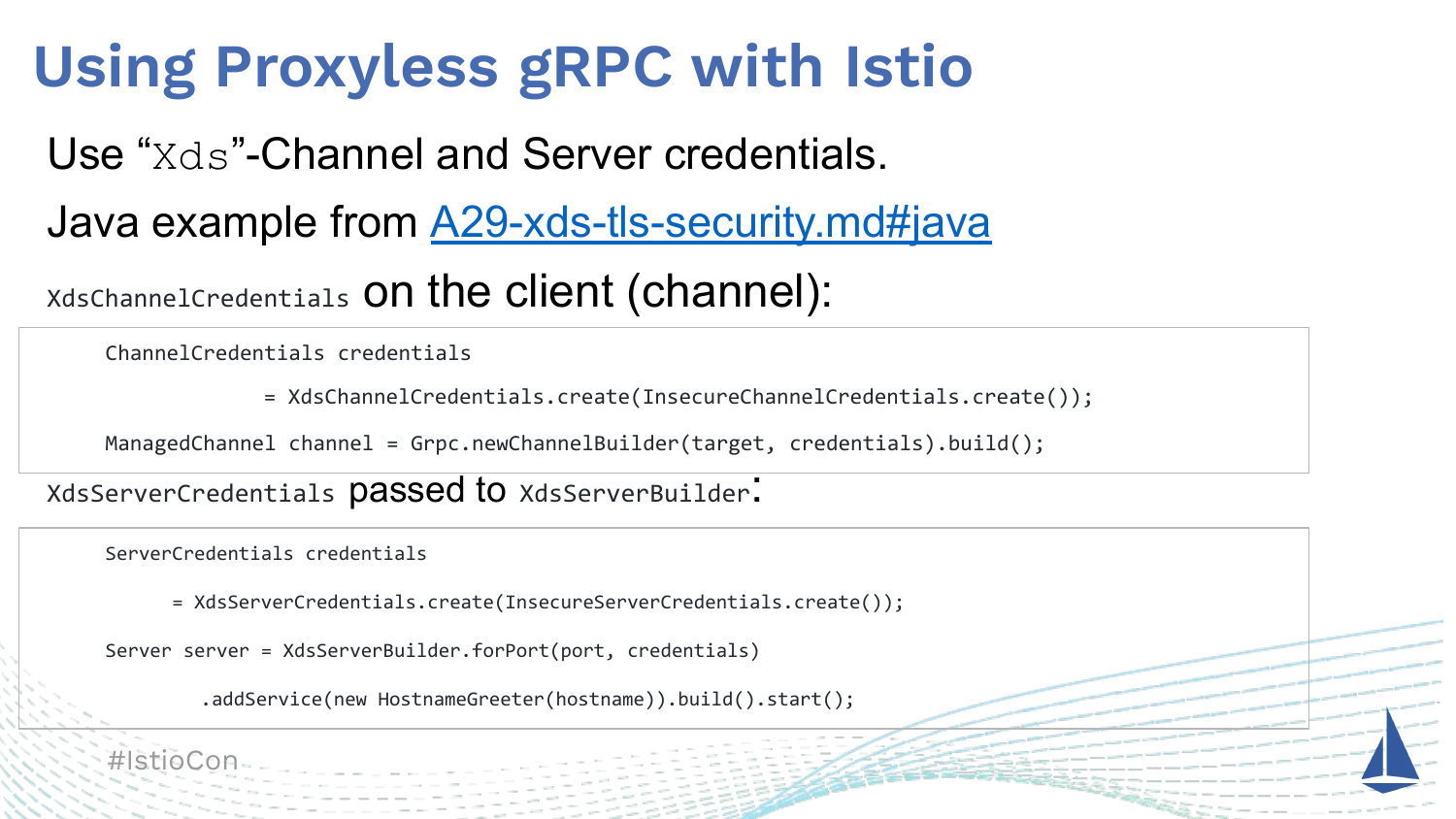#### **Proxyless gRPC with Security**

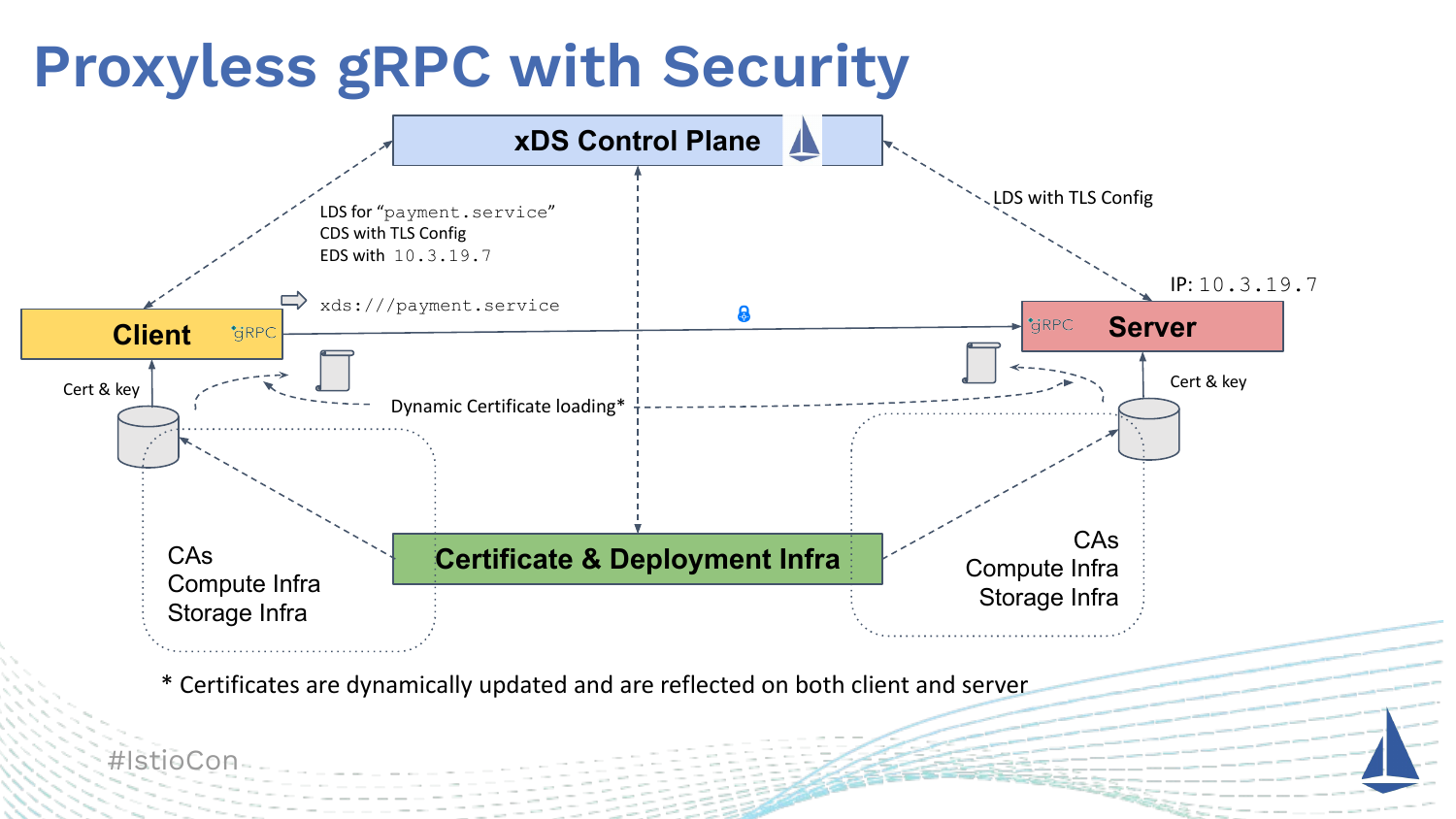#### **xDS Sequence and mTLS Sequence**

IP: 10.3.19.7 CertID: spiffe://mesh1/cluster2/srv3

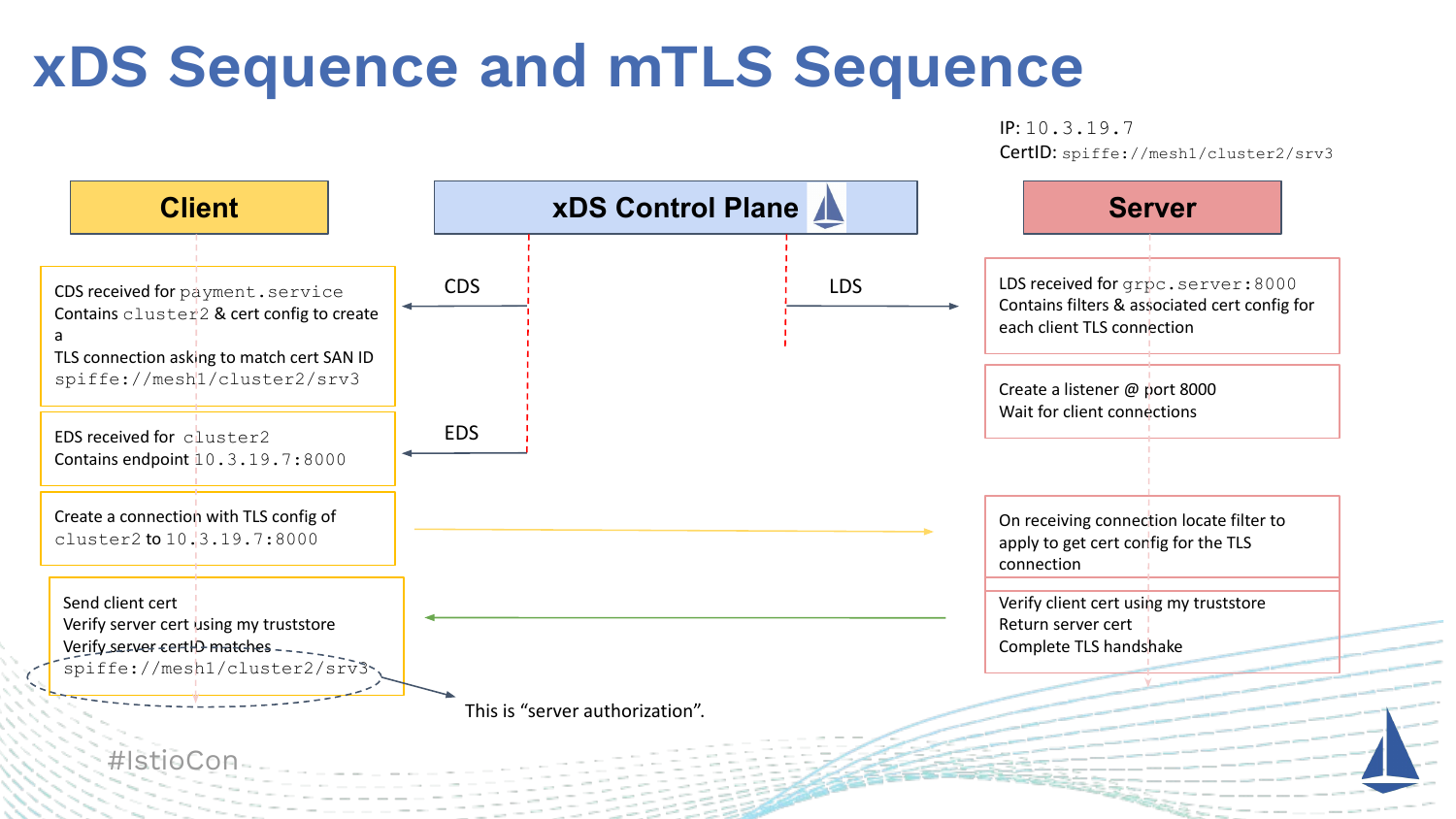#### **Latency Gains with Proxyless**

- Performance gains (latency)
	- Almost 10 to 20 times latency gain especially as # of connections go up

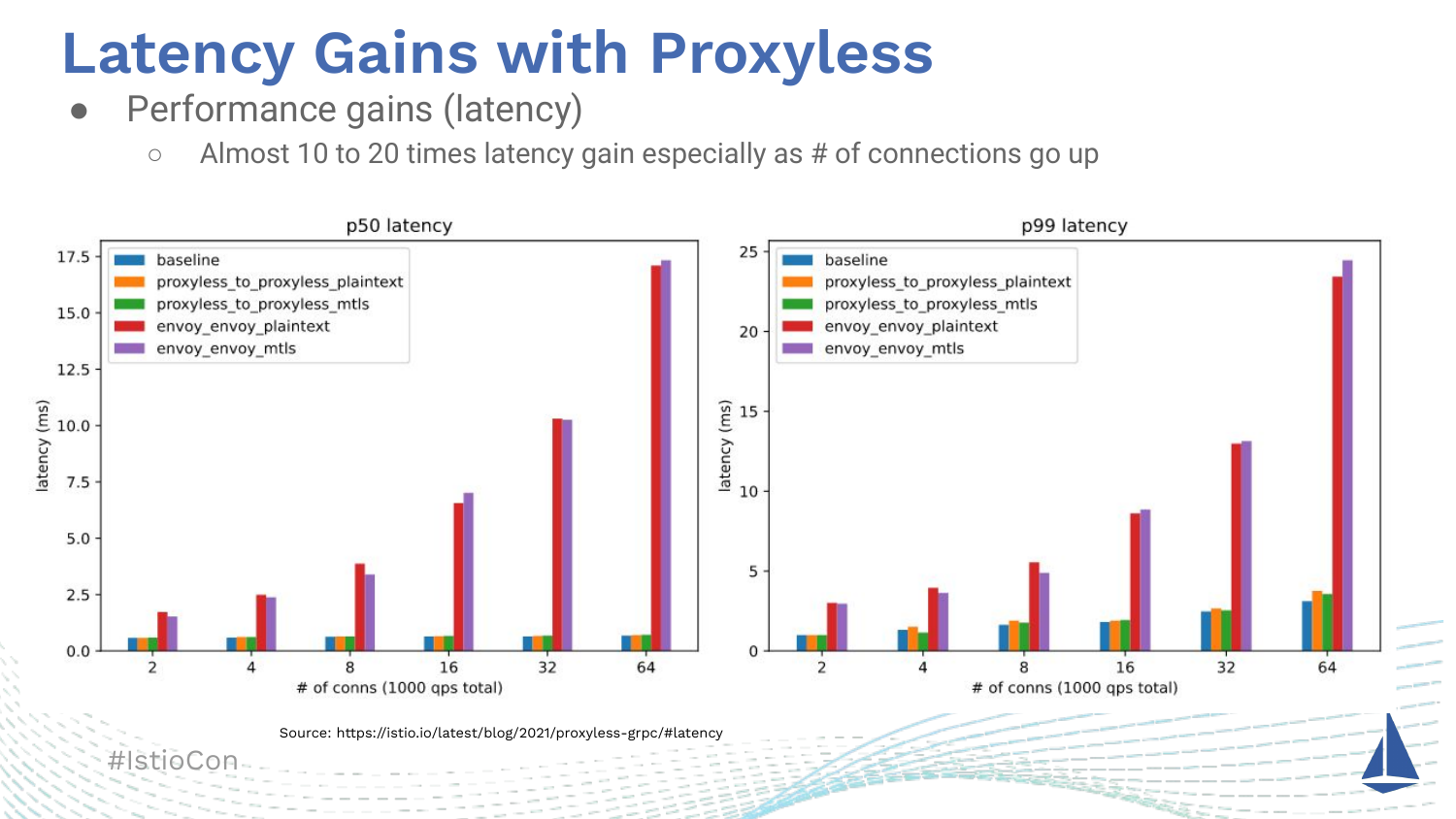#### **Resource Usage with Proxyless**

Resource Usage

#IstioCon

- Proxyless uses sidecar container for the istio-agent+xds-proxy and Envoy uses the sidecar container for Envoy+istio-agent+xds-proxy
- For Proxyless the sidecar use of the vCPU is less than 1% that of the Envoy case and for memory less than half of what running Envoy requires.

|                            | <b>Client mCPU</b> | <b>Client Memory (MiB)</b> | Server mCPU | <b>Server Memory (MiB)</b> |
|----------------------------|--------------------|----------------------------|-------------|----------------------------|
| <b>Envoy Plaintext</b>     | 320.44             | 66.93                      | 243.78      | 64.91                      |
| Envoy mTLS                 | 340.87             | 66.76                      | 309.82      | 64.82                      |
| <b>Proxyless Plaintext</b> | 0.72               | 23.54                      | 0.84        | 24.31                      |
| Proxyless mTLS             | 0.73               | 25.05                      | 0.78        | 25.43                      |

Source: https://istio.io/latest/blog/2021/proxyless-grpc/#istio-proxy-container-resource-usage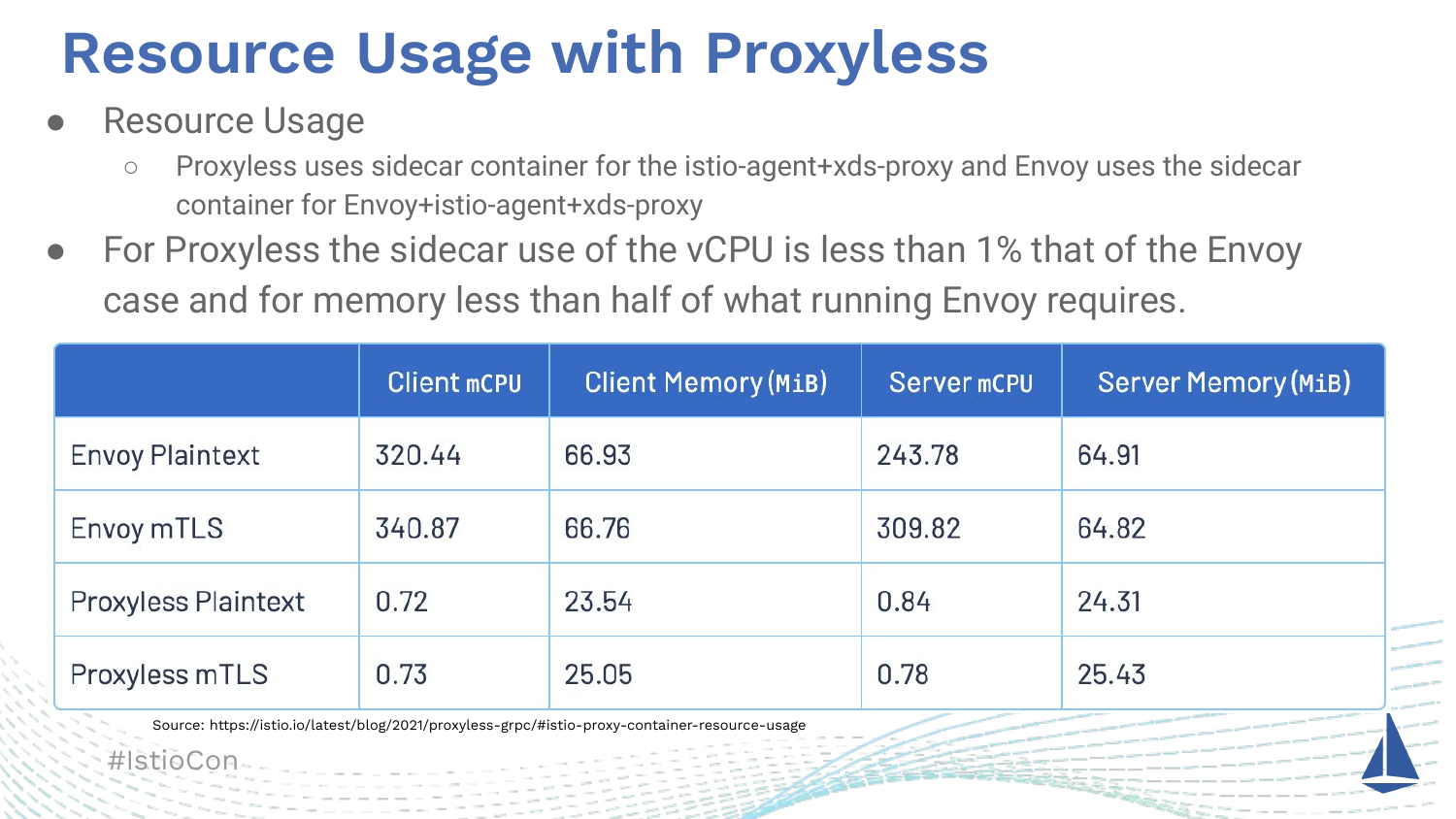## **What's Coming…?**

- Full Language Support
	- gRPC-Go currently supported
	- gRPC-C++, Python being added …
	- gRPC-Java coming soon…
	- Other gRPC Languages PHP, C# coming soon...
- Observability Support for Istio/ASM
	- Metrics, Logs and Distributed Tracing
	- Observability API for Workload Selection and Provider Selection
	- Metadata Exchange or Peer Metadata for Fine Grained **Telemetry**
	- Visualizing your mesh: Service Graph visualization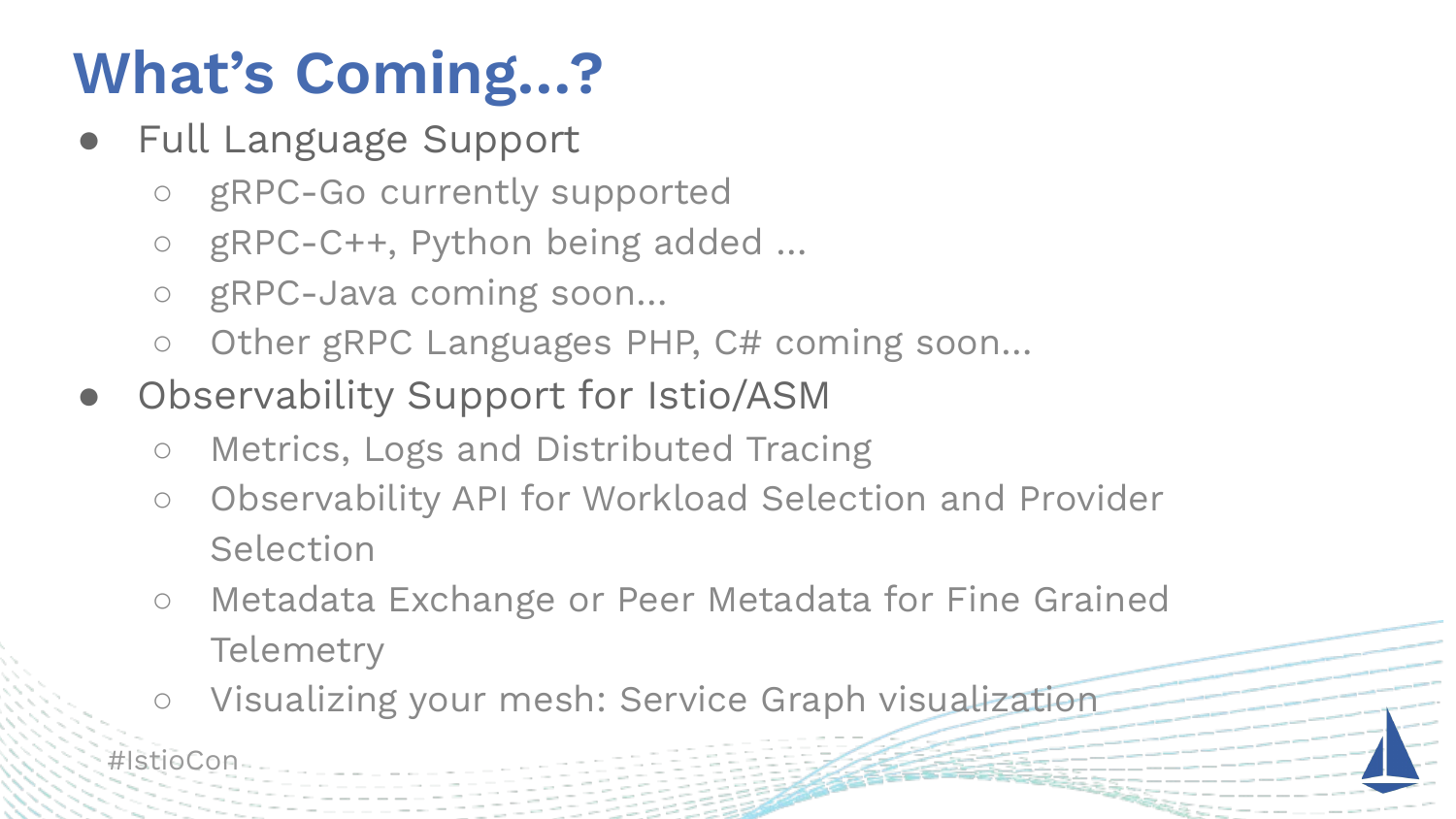#### **What's Coming…?**

Fully Agentless Architecture:

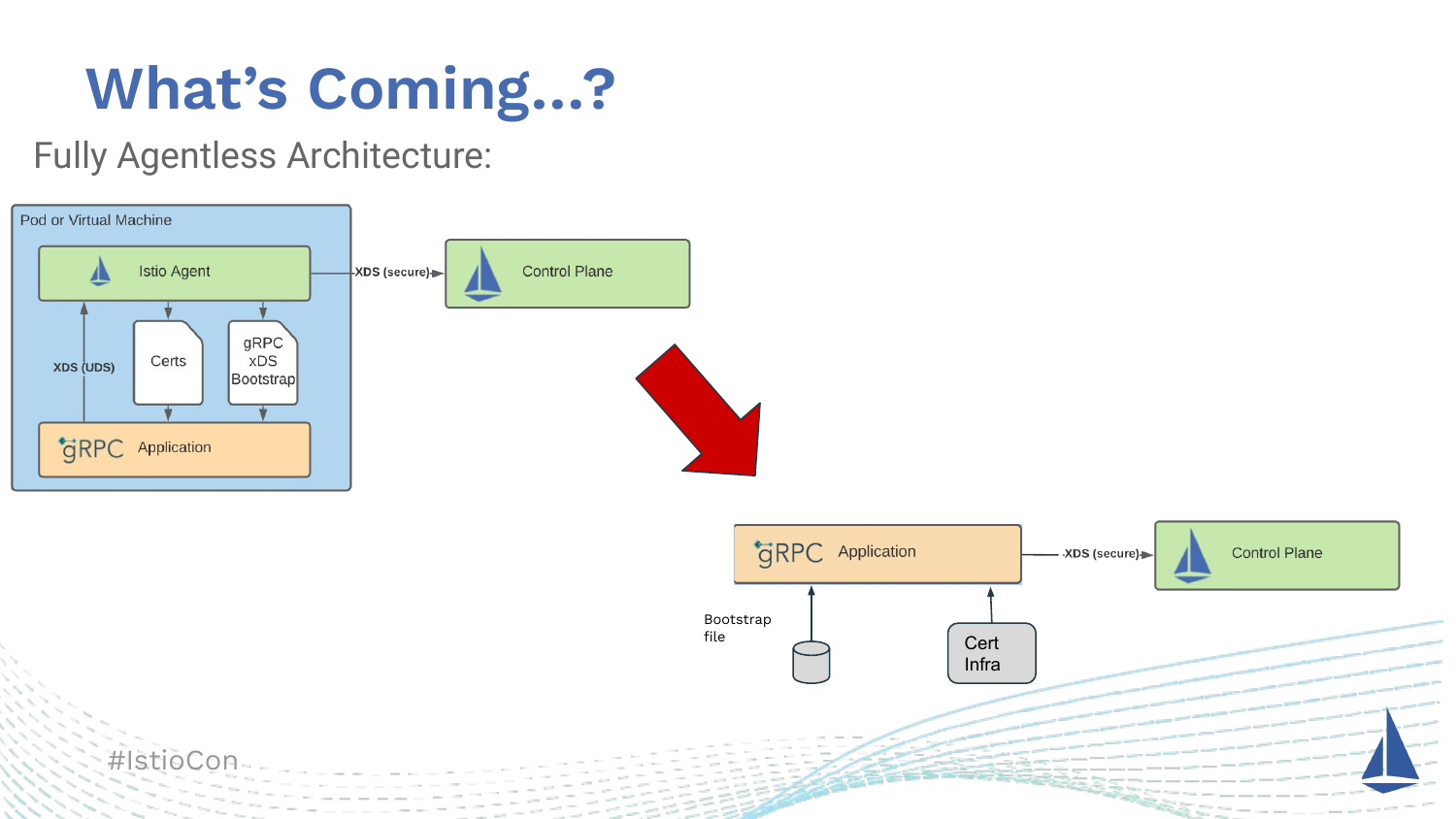#### **Resources**

- gRFC [A27: xDS-Based Global Load Balancing](https://github.com/grpc/proposal/blob/master/A27-xds-global-load-balancing.md)
- gRFC [A36: xDS-Enabled Servers](https://github.com/grpc/proposal/blob/master/A36-xds-for-servers.md)
- gRFC [A29: xDS-Based Security for gRPC](https://github.com/grpc/proposal/blob/master/A29-xds-tls-security.md)
- gRFC [L74: Java Channel and Server Credentials](https://github.com/grpc/proposal/blob/master/L74-java-channel-creds.md)
- gRFC [A41:xDS RBAC Support](https://github.com/grpc/proposal/pull/237/files)
- Istio Blog: [gRPC Proxyless Service Mesh](https://istio.io/latest/blog/2021/proxyless-grpc/)
- Google Blog: [Traffic Director and Proxyless gRPC](https://cloud.google.com/blog/products/networking/traffic-director-supports-proxyless-grpc)